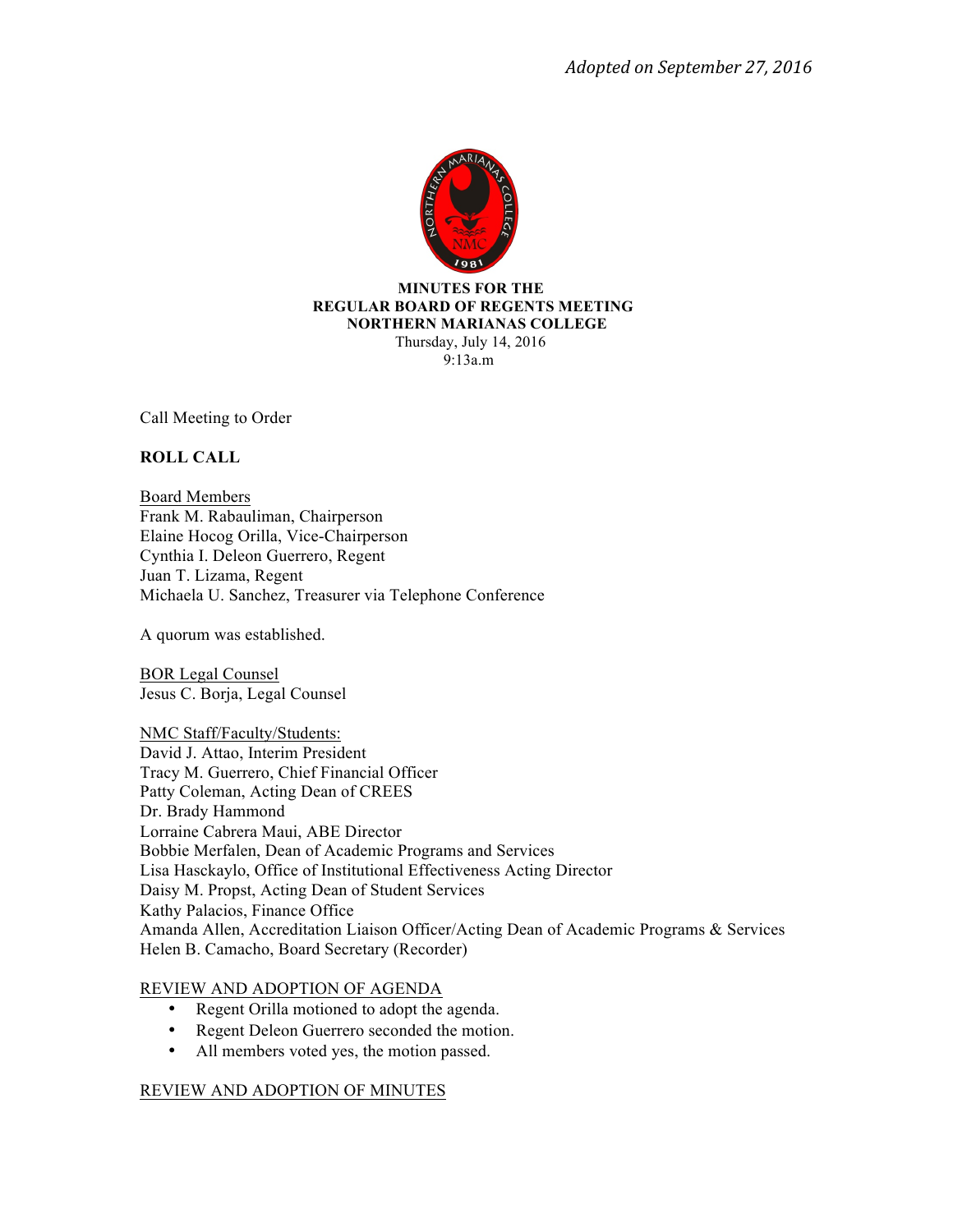- Regent Orilla motioned to adopt the minutes.
- Regent Deleon Guerrero seconded the motion
- All members voted yes, the motion passed.

#### CHAIRPERSON'S REPORT

Regent Rabauliman provided a brief update on recent events.

STANDING COMMITTEE REPORTS

None.

### OLD BUSINESS

### **FY2015 Audit**

Tracy Guerrero, Chief Financial Officer Report provided a brief report. An executive summary and audit reports for FY2015 was provided in the board packet.

### SUSPEND THE ORDER OF BUSINESS

- Regent Orilla motioned to suspend the order of business.
- Regent Deleon Guerrero seconded the motion.
- All members voted yes, the motion passed.

### INTERIM PRESIDENT'S REPORT

David J. Attao, Interim President provided a report. He highlighted the following:

• Facilities Updates: Ongoing work with FEMA and CIP Officials; \$4.6 Million Fixed Cost Alternative Pilot Project; Started renovations of Building J to include clearing building F and G; Drainage system in front of Buildings A and D.

### CW Fees Monies

- Regent Lizama motioned to direct the IP Dave to seek legal clarification on the allocation of the CW monies for Fiscal year 2016.
- Regent Orilla seconded the motion.
- All members voted yes, the motion passed.

### Interim President's Report (Con't)

- Clean Audit Report for FY2015.
- Institutional Effectiveness, Data Collection, Benchmarks, and Data Usage: Inventory of all policies and procedures; efforts to disaggregate data ongoing; administered graduating student exit survey to students and received a 92% submission rate; successfully revised and submitted the FY2015 IPEDS Academic Libraries; New Academic Form 2 Program Self-Evaluation Form; Initiated an exploratory research team; conducted training on Research, Data Collection, and Evaluation Methods for NMC Employees and Community Members.
- Student Support Information: Conducted Cash for College event with close to 500 in attendance; Summer 2016 enrollment; Fall 2016 Enrollment; aggressive push, marketing, community outreach and information sessions at NMC Programs, Services, Registration, etc.
- Workforce Development: Negotiations for Training and Curriculum Development for Best Sunshine Casino and Non-Casino entities; Alter City Group MOU for Academic Programs and Services plus Student Services and other for a 4 year program in Tourism